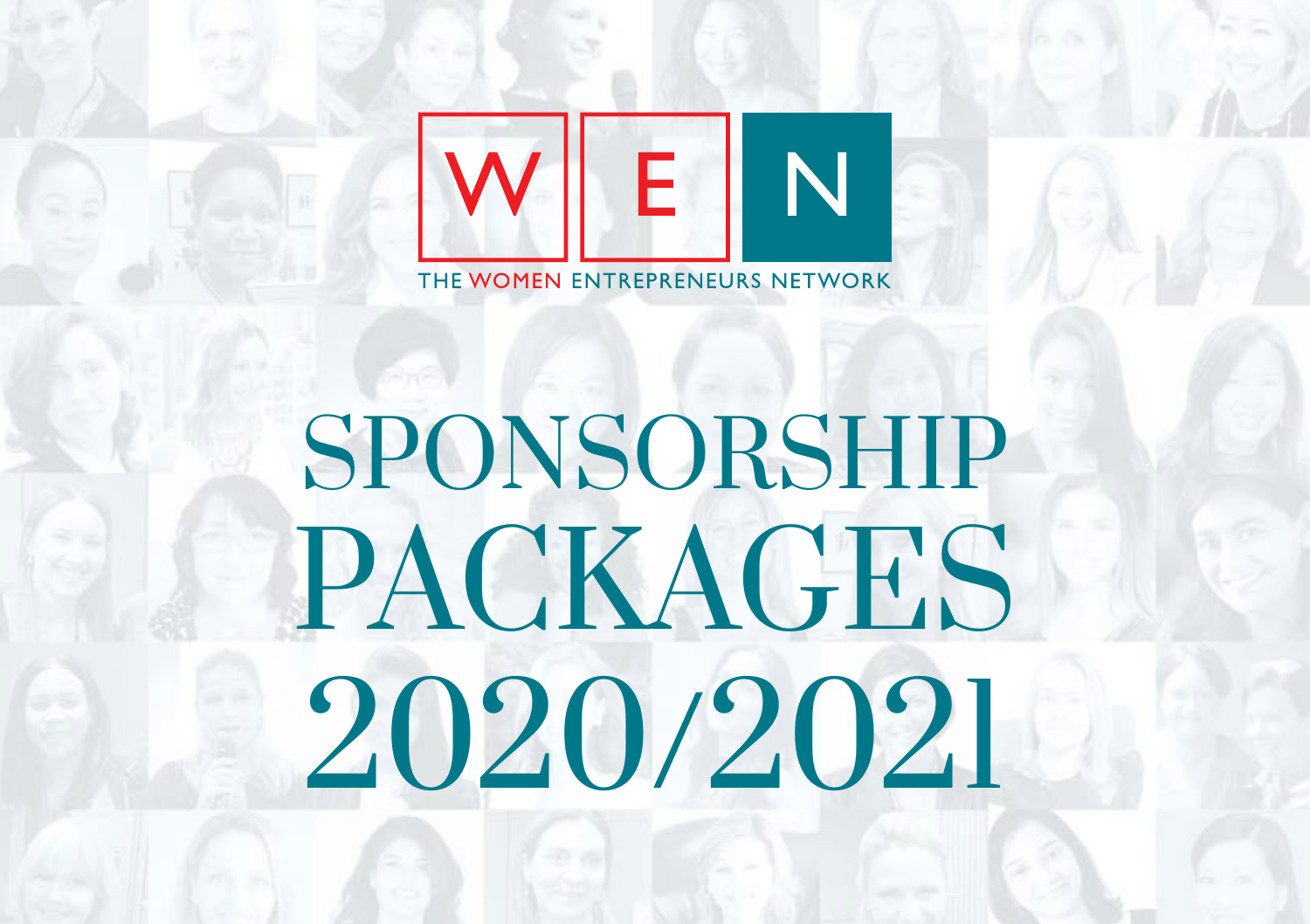### THE ORGANISATION



**The Women Entrepreneurs Network** focuses on established women business owners who have owned their business for at least three years and provide them with valuable education, support and knowledge in order for them to scale up their business and increase their value.

We have achieved great loyalty with our uniquely designed **Circle Events**. WEN Circle Events take place five times each year and consist of panels of carefully selected experts to discuss a certain topic, after which in-depth break-out circle sessions help our members have direct access to the experts' knowledge to solve individual issues and benefit from the other participants' feedback and experiences.

Each year, WEN also aims to organise a high-level event, such as a **Business Masterclass** or **Elite Business Forum**, which targets a specific need for the experienced female founder, such as Exit Strategies or Strategic Planning.

Aside from these events, WEN runs **Workshops** throughout the year which provide constructive feedback on a variety of topics such as marketing, branding, sales, legal and more. Our Workshops are open to all women entrepreneurs, regardless of their seniority or experience.

WEN Events are specifically designed to help women entrepreneurs scale up, increase their value and potentially sell and exit their business.

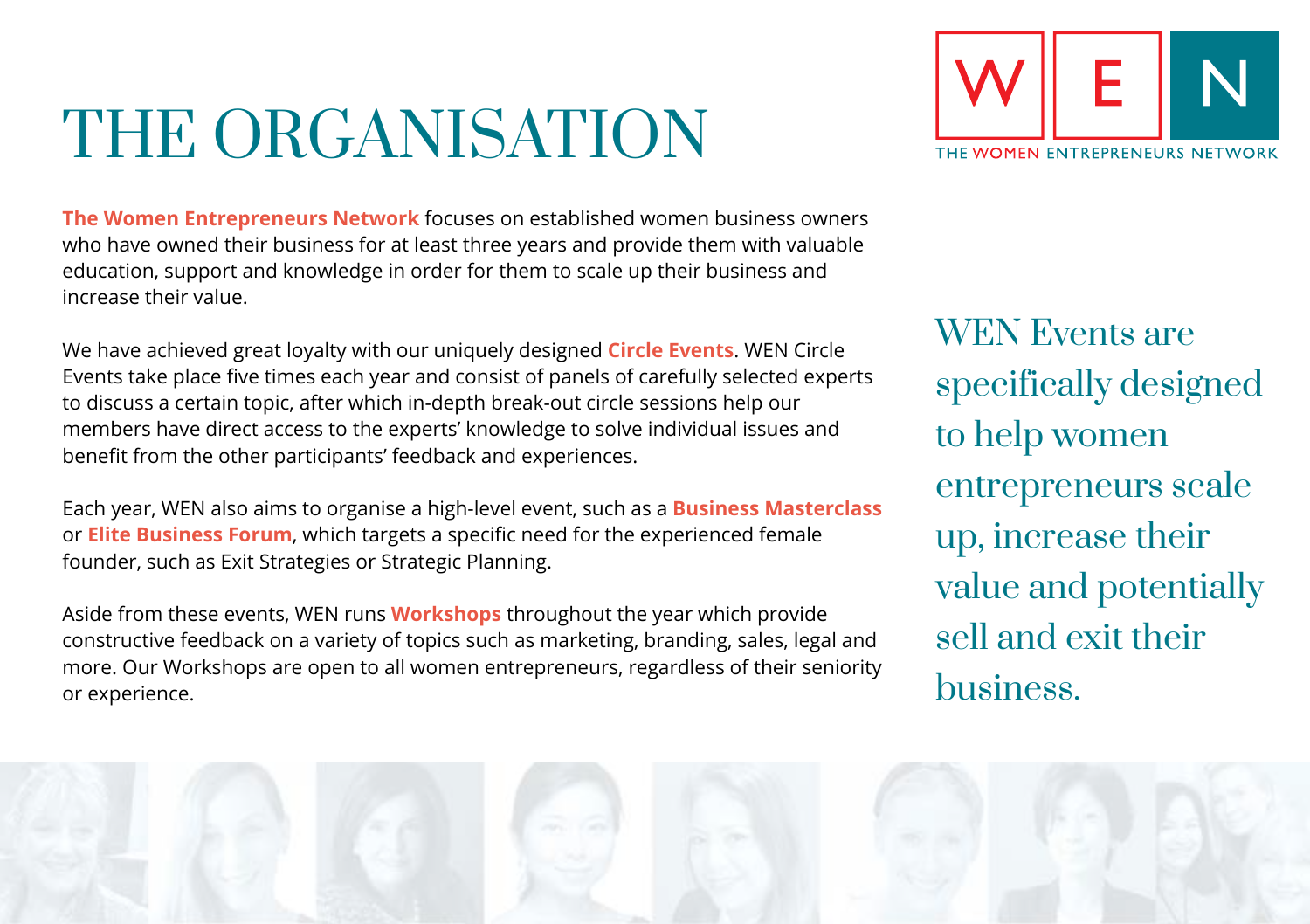



#### **Fee: HKD750**

A one-off Spotlight section within a general WEN EDM (e.g. event promotion, seasonal newsletter etc). featuring a profile/Q&A interview with a WEN member. Admin will limit the spotlights to one per general EDM, unless it is the seasonal newsletter, in which the number of spotlights is limited to two.

 The full article will be published on the WEN website blog and linked to the summary within the newsletter. The newsletter will feature one question, an image and a quote within the newsletter and a link to the full article on the site.

A quote from the interview and an image of the WEN Member will be used on all our social media pages with a link to the article and the WEN Member and their company tagged across all platforms.

To avoid overlap of industries, Admin will spread out posting of profiles and spotlights, as and when necessary, if two affiliate sponsors represent a similar company.

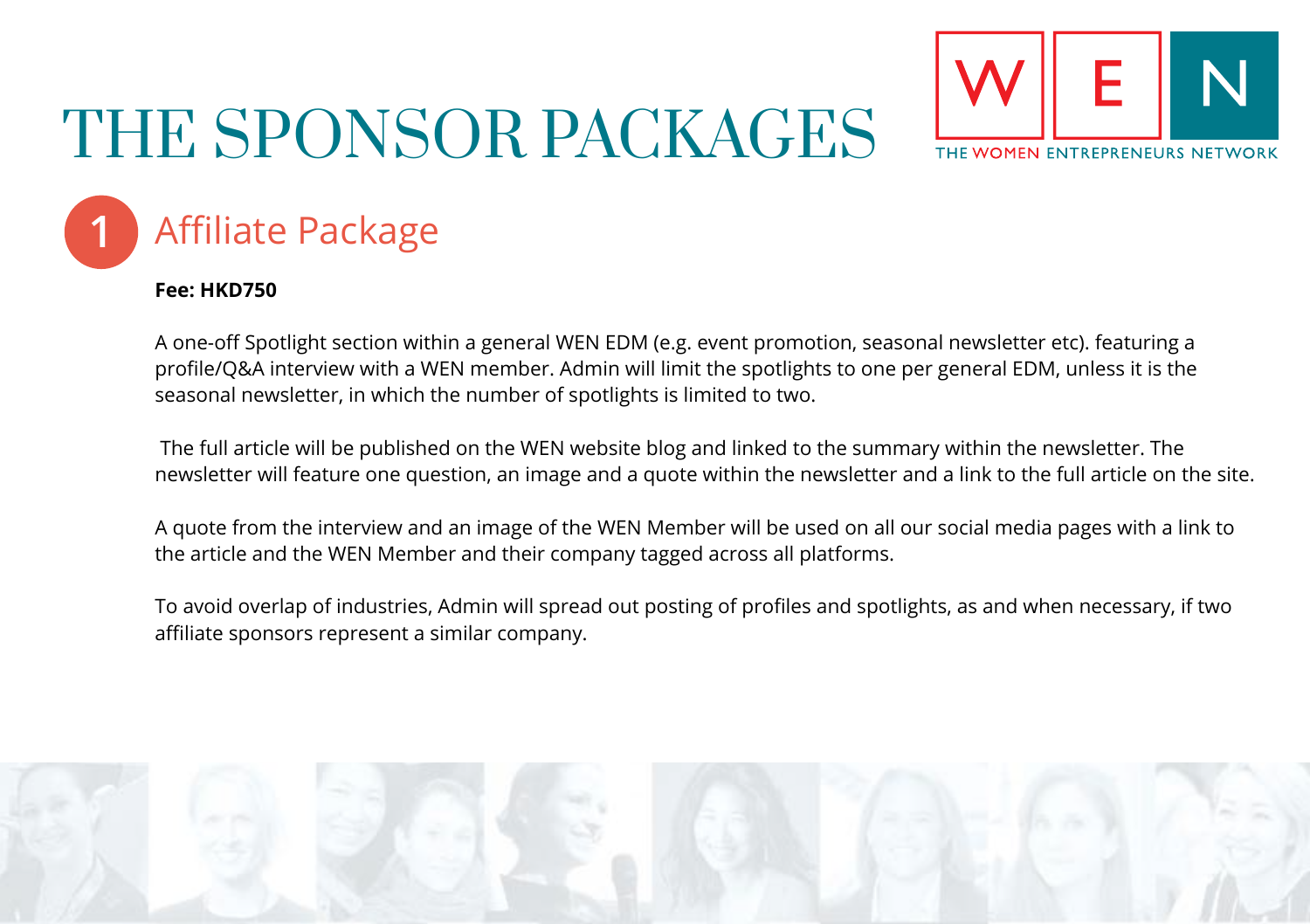



#### **Fee: HKD1,500**

A one-off dedicated WEN EDM featuring a profile/Q&A type interview with a WEN member. Admin will limit to sending two such affiliate profile Newsletters per month.

A one-off Spotlight section within a general WEN EDM (e.g. event promotion, seasonal newsletter, etc.). Admin will limit the spotlights to one per general EDM, unless it is the seasonal newsletter, in which the number of spotlights is limited to two.

The full article will be published on the WEN website blog and linked to the summary within the newsletter. The newsletter will feature one question, an image and a quote within the newsletter and a link to the full article on the site.

A quote from the interview and an image of the WEN Member will be used on all our social media pages with a link to the article and the WEN Member and their company tagged across all platforms.

To avoid overlap of industries, Admin will spread out posting of profiles and spotlights, as and when necessary, if two affiliate sponsors represent a similar company.

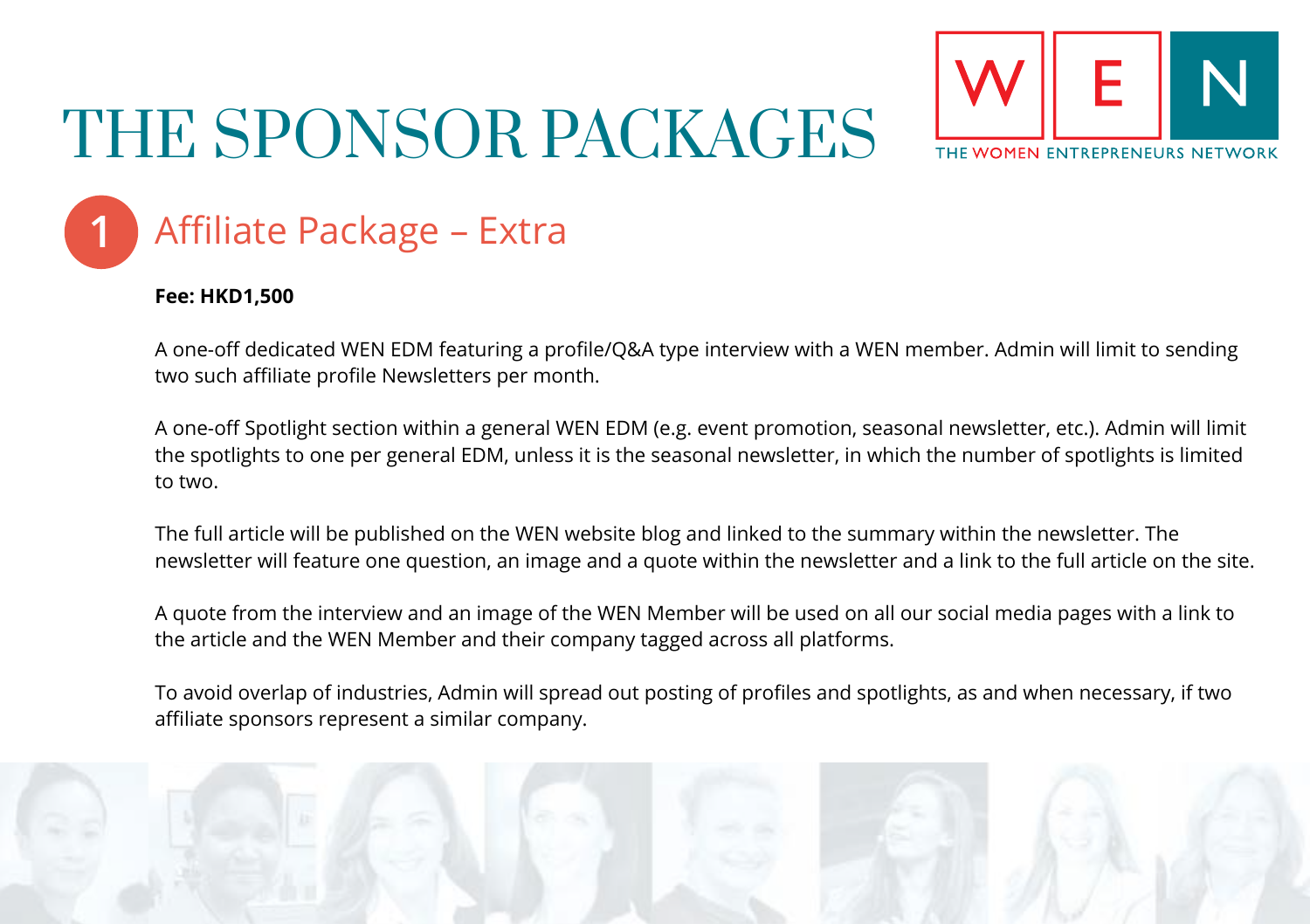



#### **Fee: HKD5,000**

**Time:** 1 September 2020 to 31 August 2021

#### **PACKAGE INCLUDES**

This package includes everything from the **Affiliate Package - Extra**, as well as:

#### **Event Presence**

1 Circle Event or Business Masterclass.

Sponsors are given the opportunity to engage in one-to-one sessions with attendees, 30 minutes before the start of one Circle Event or Business Masterclass Event. Members will be notified about sponsor availability prior to the event.

Sponsors are encouraged to have marketing materials at hand at the event.

#### **Marketing**

Name on all Invitations and Announcements, through social media and EDMs for one event.

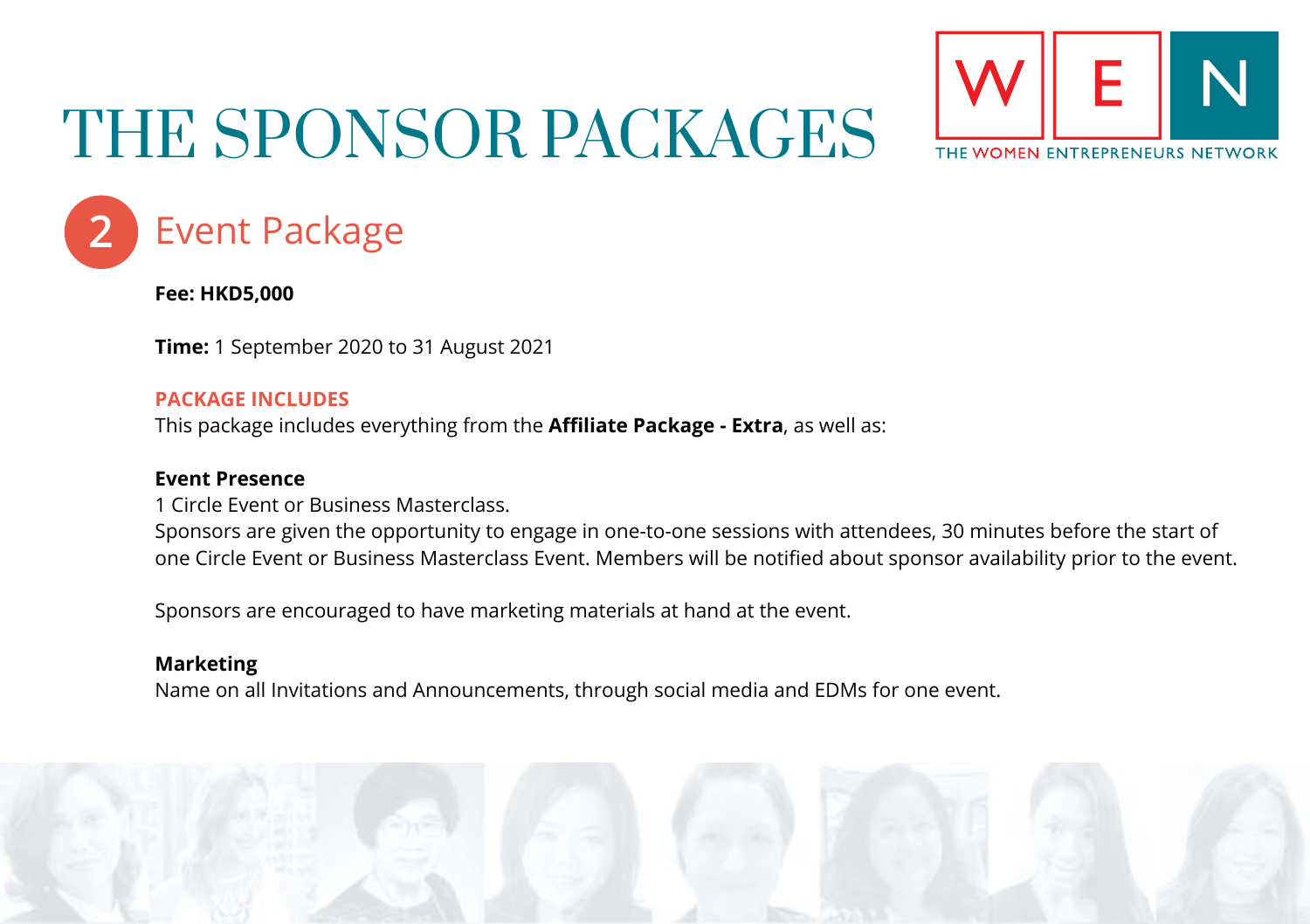



#### **Fee: HKD25,000**

**Time:** 1 September 2020 to 31 August 2021

#### **PACKAGE INCLUDES**

This package includes everything from the **Affiliate Package - Extra**, as well as:

#### **Event Presence**

All Circle Events and Business Masterclasses.

Sponsors are given the opportunity to engage in one-to-one sessions with attendees, 30 minutes before the start of each Circle Event and Business Masterclass Event. Members will be notified about sponsor availability prior to each event. Sponsors are encouraged to have marketing materials at hand at each event.

#### **Marketing**

Name on Event Banners Name on all Event Invitations and Announcements, through social media and EDMs Sponsor details on WEN Website Monthly Facebook mention

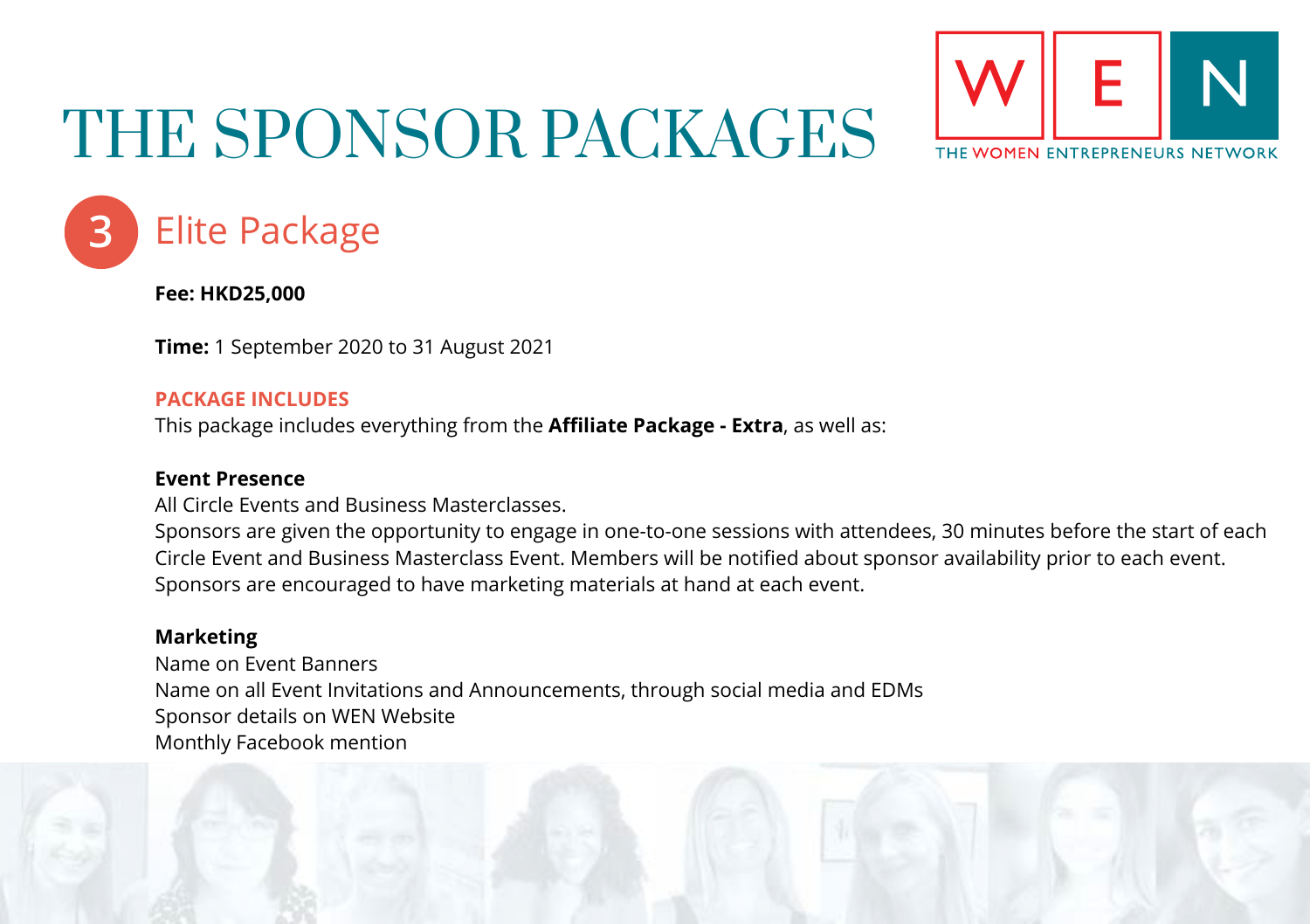### THE BENEFITS



### What you will gain by being a WEN Sponsor: